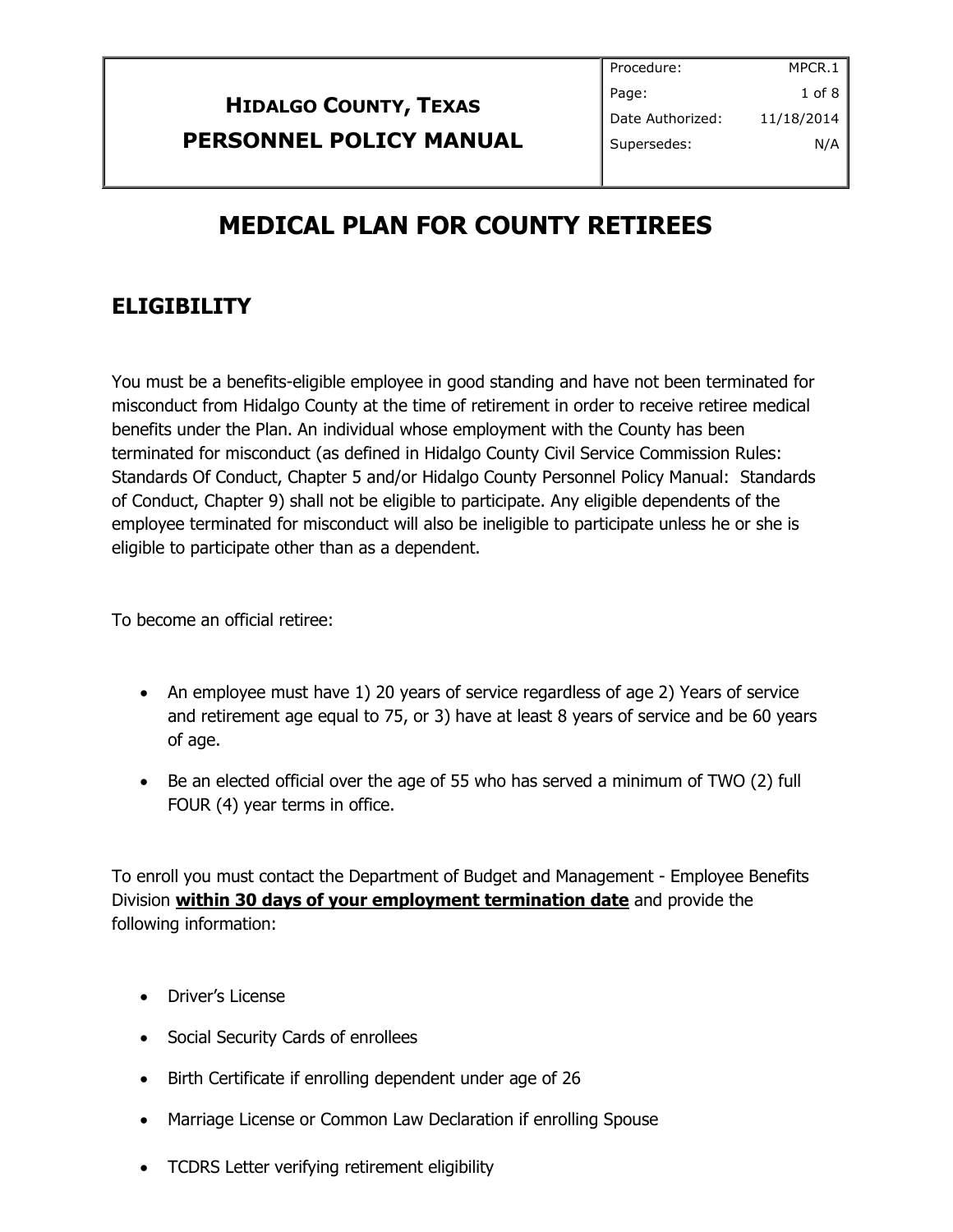|                              | Procedure:       | MPCR.1     |
|------------------------------|------------------|------------|
| <b>HIDALGO COUNTY, TEXAS</b> | Page:            | $2$ of 8   |
|                              | Date Authorized: | 11/18/2014 |
| PERSONNEL POLICY MANUAL      | Supersedes:      | N/A        |
|                              |                  |            |

Copy of Medicare Part A and Part B enrollment card if applicable

### **PLAN OF BENEFITS**

The plan of benefits for all retirees and eligible dependents shall be the low plan offered to all active employees of the County. The retiree will not be allowed to "buy up" to the high plan. The initial effective date of the Hidalgo County Retiree Benefit shall be **December 1, 2014.** Benefits will be renewed on an annual calendar year basis.

#### **Premium**

The premium for the retiree plan shall be an amount determined by the County annually. See Amendment #1 for premium determinations.

#### **Eligible Dependents (must be enrolled as dependent under the employee's plan)**

Your dependents may also be eligible for coverage. Eligible dependents include your:

- Spouse if not legally separated
- Surviving spouse until remarried
- Children to age 26

Unmarried children over the age limits if:

- They are dependent on you for primary financial support and maintenance due to physical or mental disability;
- They are incapable of self-support; and
- The disability existed before reaching age 19. You must provide documentation or proof of disability to your medical plan for its review and approval of continued coverage. In most cases, coverage for a disabled child can continue for as long as the child is incapable of self-support, unmarried, and fully dependent on you for support. Documentation must be provided annually showing parents full support of disabled child. Documentation to include attending physician's statement of diagnosis, prognosis and general statement of disability.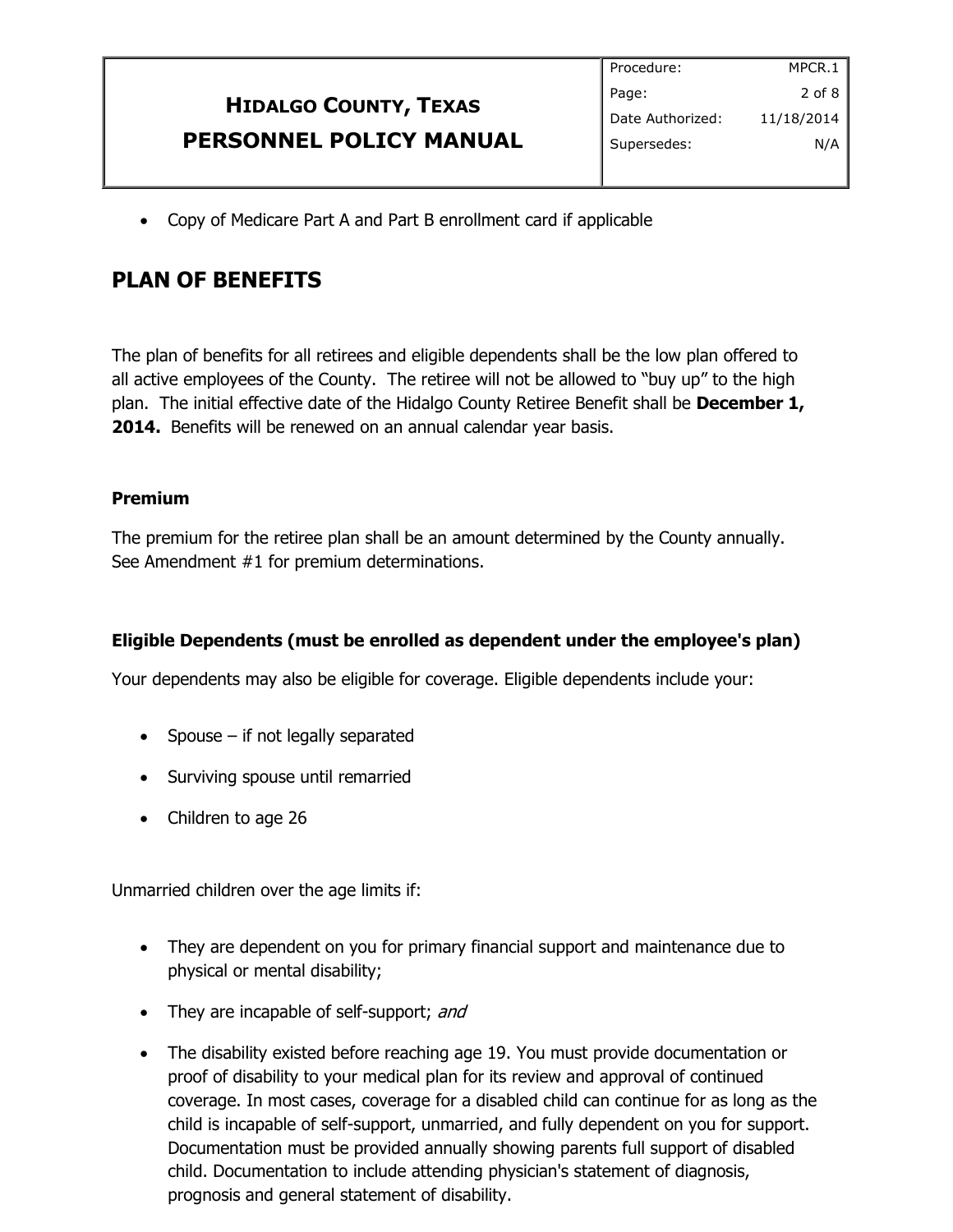# **HIDALGO COUNTY, TEXAS PERSONNEL POLICY MANUAL**

Children who are eligible to be covered must be on the retiree's health plan at retirement:

- Natural children
- Stepchildren
- Legally adopted children
- Children for whom you are the legal quardian
- Foster children
- Children placed with you for adoption
- Unmarried children for whom you are legally responsible to provide health coverage under the terms of a Qualified Medical Child Support Order (QMCSO).

If you die while eligible for or enrolled in the retiree health care program, your eligible dependents can still receive coverage. Your surviving spouse must have been covered by the plan at the time of death and request enrollment in the retiree medical plan within 30 days of the death of the eligible retiree. If your eligible surviving spouse then dies, coverage continues for the remaining eligible children to age 26 or when they cease meeting the eligibility requirements.

While the County provides access to these health care benefits for the surviving dependents they must pay the cost. The premium cost shall be determined by the County on an annual basis. The County reserves the right to require proof of dependency.

If you have met the age and service requirements to qualify as an official retiree but die before officially retiring from Hidalgo County, your eligible dependents covered at the time of your death may be covered under the retiree health care program upon your death. Please contact the Department of Budget and Management - Employee Benefits Division for further information about dependent eligibility in these circumstances. Request for coverage must be made within 30 days of the death of the eligible retiree.

#### **Waive Coverage**

You may decline or drop retiree health care coverage at retirement or at any time. This means you permanently waive your right to retiree health care. It is the retiree's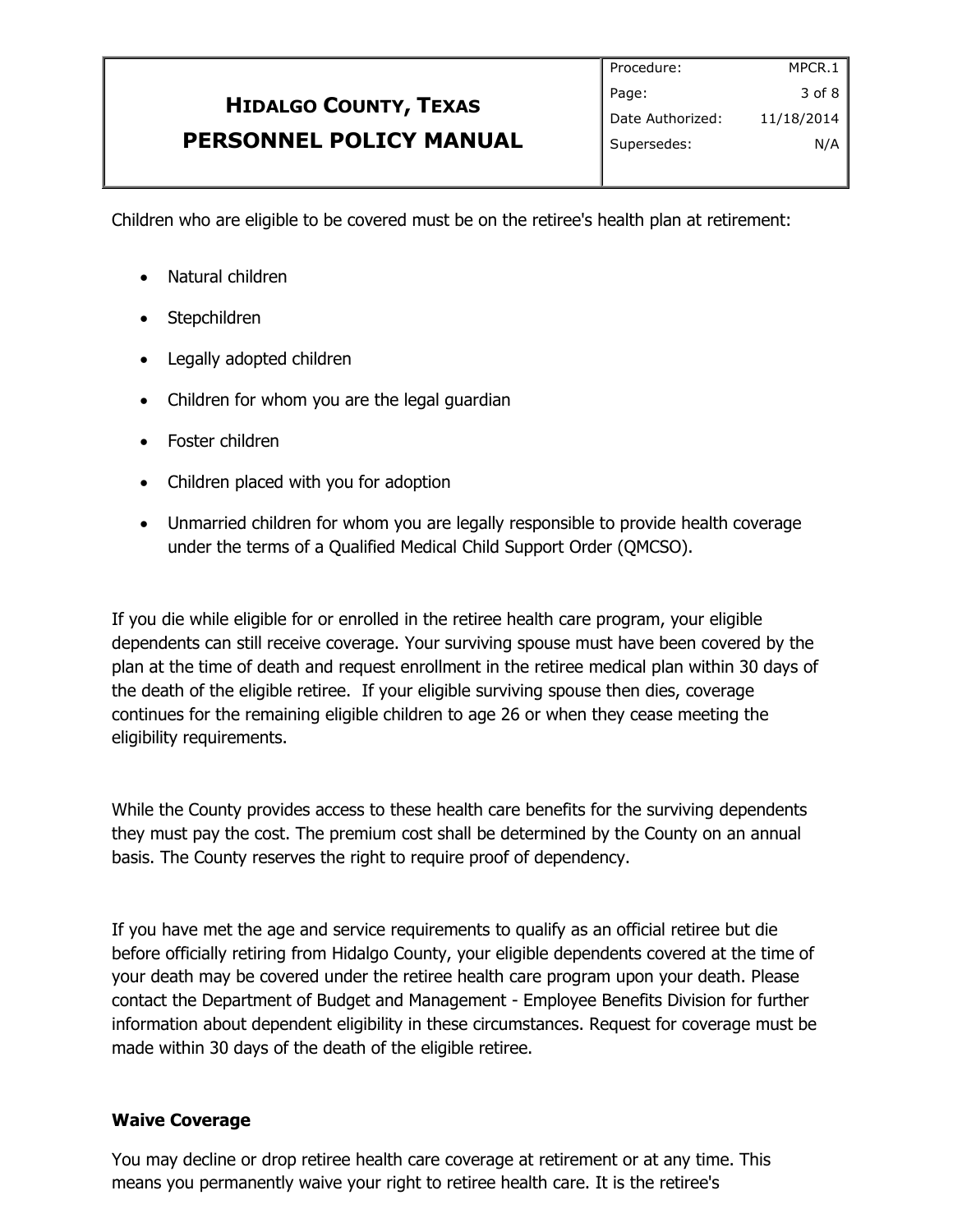|                              | Procedure:       | MPCR.1     |
|------------------------------|------------------|------------|
| <b>HIDALGO COUNTY, TEXAS</b> | Page:            | 4 of 8     |
|                              | Date Authorized: | 11/18/2014 |
| PERSONNEL POLICY MANUAL      | Supersedes:      | N/A        |
|                              |                  |            |

responsibility to notify the Department of Budget and Management -Employee Benefits Division within 30 days of Plan eligibility to participate in the retiree medical plan. If you do not apply within 30 days you will forfeit your eligibility for the County's retiree medical plan.

#### **Medicare**

All retirees and eligible dependents age 65 or older must be enrolled in Medicare Parts A and B to participate in County's retiree medical plans. Since prescription drugs are included in your medical plan and the coverage is considered to be credible coverage, as defined by Medicare, you do not need to enroll in Medicare Part D (prescription drug coverage).

If retirees or their eligible dependents are enrolled in County retiree medical plan before Medicare eligibility, they must enroll in Medicare Part A and B upon becoming Medicare eligible to avoid cancellation of medical plan coverage.

To apply for Medicare, go to your local Social Security office three months before retiring. If you work past age 65 and delay signing up for Medicare Part B, contact Social Security three months before you retire to enroll.

It is important to enroll in Medicare prior to your retirement date as you have only 30 days from the date of your retirement or termination of employment whichever occurs first to show proof of Medicare coverage to qualify for the retiree medical plan.

#### **Cancellation of Your Retiree Health Coverage**

You may cancel your or your eligible dependents' medical coverage at any time for any reason. In order for the cancellation to take effect, you must notify the Department of Budget and Management- Employee Benefits Division. The cancellation will be effective on the first day of the following month in which County receives your notice. However, once you cancel medical coverage, you and your eligible dependents lose all future eligibility for County's retiree health care.

If you die, your surviving spouse may likewise cancel medical coverage at any time for any reason, but the cancellation means that your surviving spouse and eligible dependents lose all future eligibility for County retiree health care.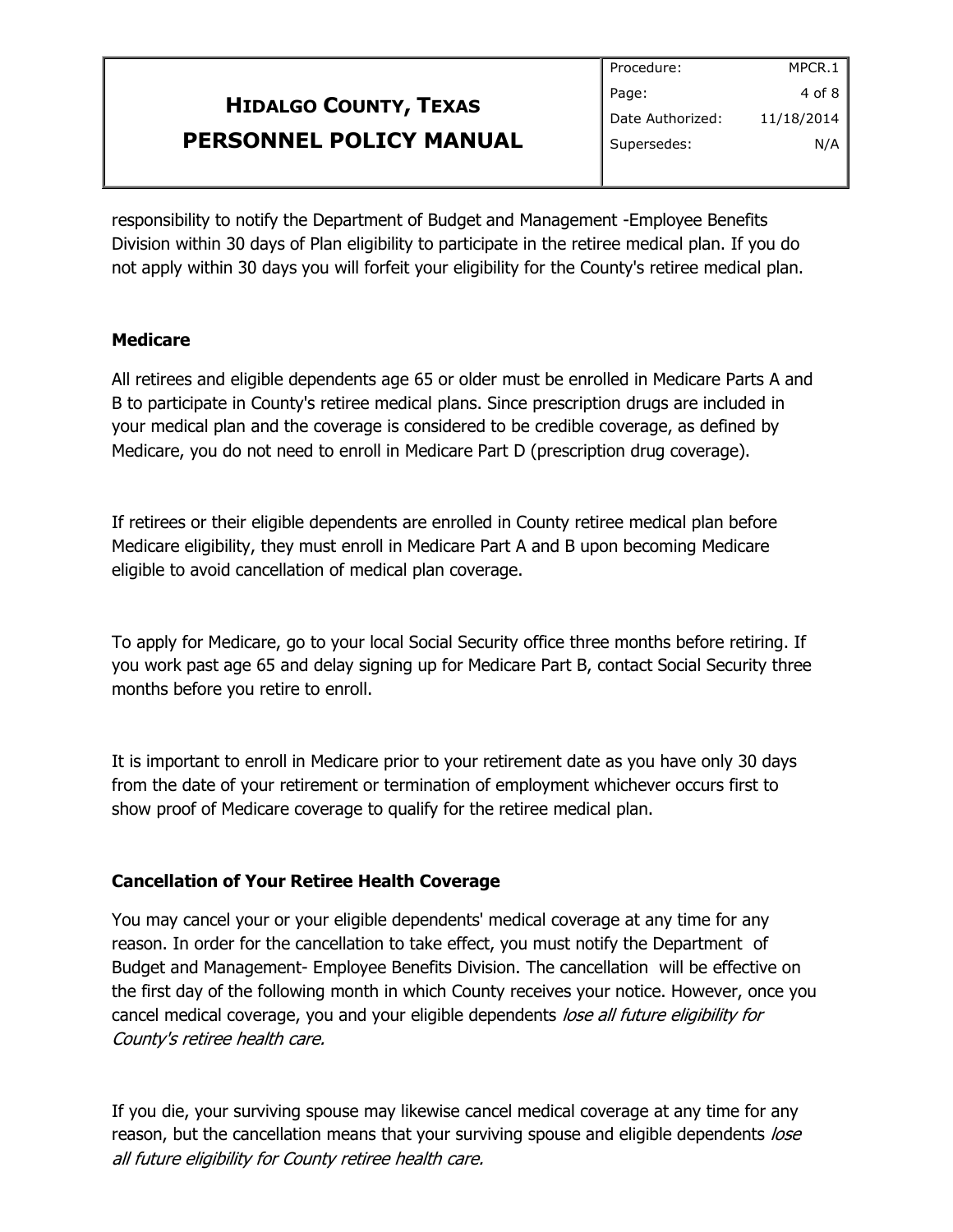# **HIDALGO COUNTY, TEXAS PERSONNEL POLICY MANUAL**

If you do not pay premiums as required, your retiree health coverage will be cancelled. Coverage is cancelled back to the end of the prior month in which a premium payment had been made. Premium payments are to be made in advance for the month in which coverage is effective and each month in advance afterwards. If premiums are not paid on a timely basis coverage will be terminated. A premium is considered unpaid if not received within 30 days of the premium due date. When coverage is cancelled for this reason, you and all eligible dependents lose all future eligibility for County retiree health care.

If you are or become eligible to enroll in Medicare Part A and Part B at the time you enroll in this Plan, or if you become eligible when already receiving benefits under this Plan, you must enroll in Medicare Part A and Part B. Failure to do so will result in your retiree health coverage under this Plan being cancelled. When coverage is cancelled for this reason you and all eligible dependents lose all future eligibility for County retiree health care.

If your eligible dependents are or become eligible to enroll in Medicare Part A and Part Bat the time they enroll in this Plan, or if your eligible dependents become eligible when already receiving benefits under this Plan, they must enroll in Medicare Part A and Part B. Failure to do so will result in their health coverage under this Plan being cancelled. When coverage is cancelled for this reason, the eligible dependents lose all future eligibility for County retiree health care.

If your surviving eligible dependents do not pay premiums as required, their health coverage will be cancelled. Coverage is cancelled back to the end of the prior month in which a premium payment had been made. When coverage is cancelled for this reason, they lose all future eligibility for County retiree health care.

If you retiree and are rehired by Hidalgo County you will be treated as a newly hired employee. Your years of active service will be grandfathered.

#### **Payment for Benefits**

At retirement you will receive information on the cost of coverage and the premium payment process. If you enroll in coverage, you must pay your premiums in the manner and on the schedule set by County.

At each annual Open Enrollment, you will receive information on the coverage options and their cost for the next plan year. These costs may change each year. If you choose to enroll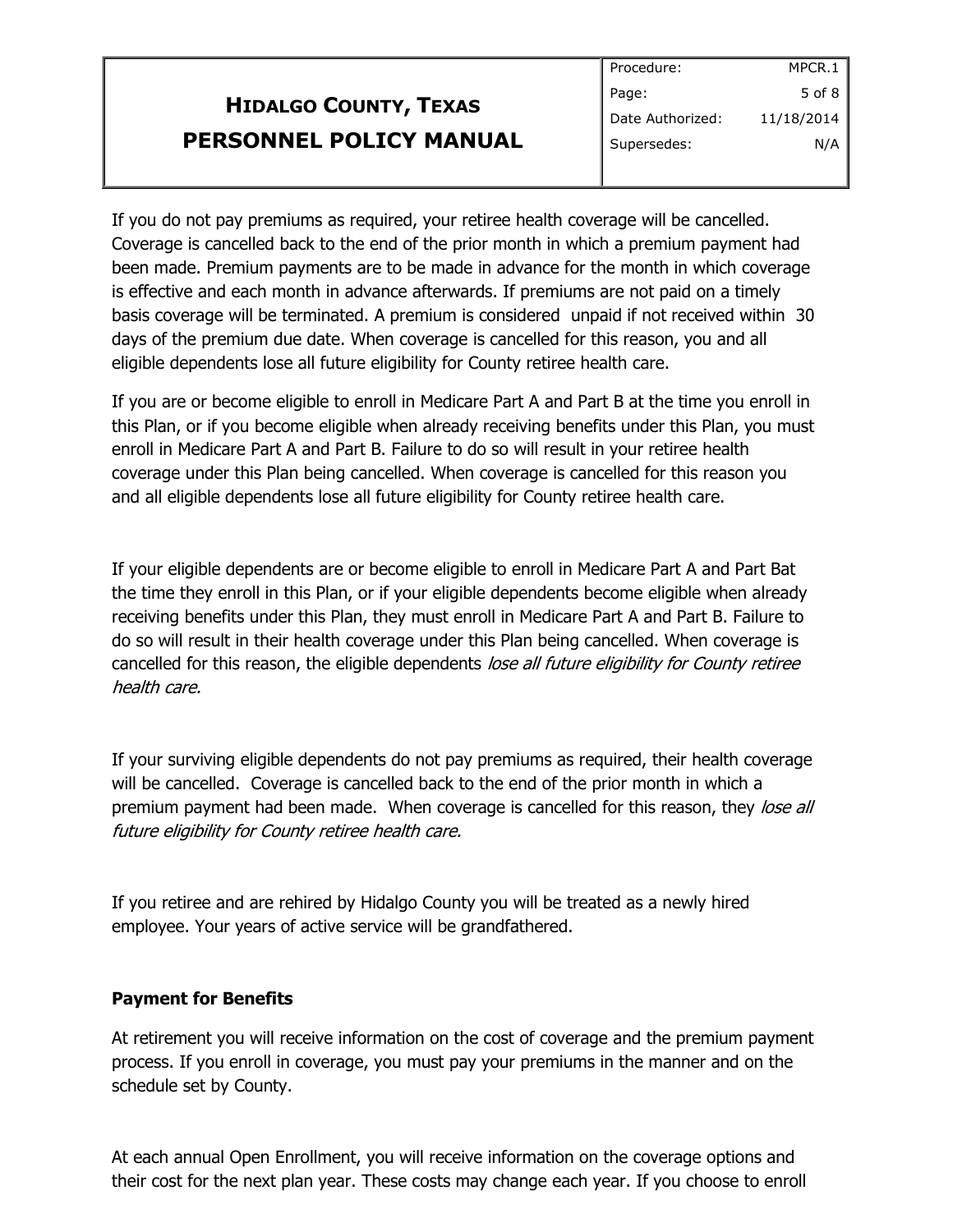#### **HIDALGO COUNTY, TEXAS PERSONNEL POLICY MANUAL** Procedure: Page: Date Authorized: Supersedes: MPCR.1 6 of 8 11/18/2014 N/A

for coverage, you are responsible to pay your premiums as required by County. Your coverage can be cancelled for non-payment of premiums.

## **WHEN COVERAGE ENDS**

Your coverage under the County retiree health care program ends on the date:

- The Plan ends;
- You are no longer eligible for the Plan;
- Your coverage is cancelled for nonpayment of premiums, in which case you and your eligible dependents lose all future eligibility for County retiree health care;
- You fail to provide status of Medicare enrollment, as requested by the County;
- You voluntarily terminate coverage, in which case you and your eligible dependents lose all future eligibility for County retiree health care,
- You accept re-employment by the County and become eligible for County-sponsored medical coverage or
- You die.

Your eligible dependents' coverage ends on the date:

- The Plan ends;
- You are no longer eligible for the Plan;
- They are no longer eligible for the Plan;
- Coverage is cancelled for nonpayment of premiums, in which case they lose all future eligibility for County retiree health care;
- You fail to provide status of Medicare enrollment, as requested by the County;
- They voluntarily terminate coverage, in which case they lose all future eligibility for County retiree health care; or
- They die.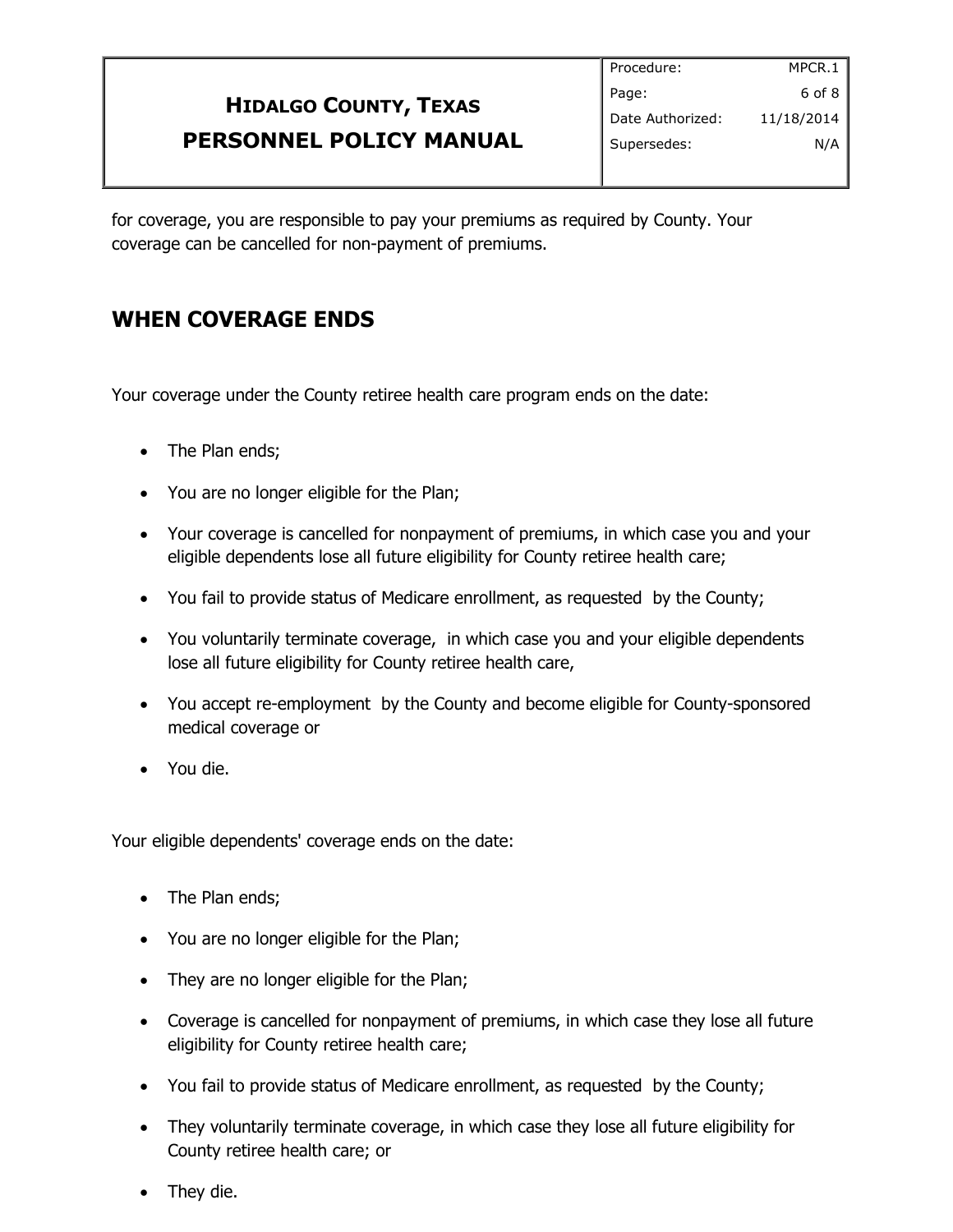|                                | Procedure:       | MPCR.1     |
|--------------------------------|------------------|------------|
| <b>HIDALGO COUNTY, TEXAS</b>   | Page:            | $7$ of 8   |
|                                | Date Authorized: | 11/18/2014 |
| <b>PERSONNEL POLICY MANUAL</b> | Supersedes:      | N/A        |
|                                |                  |            |

Coverage ends on the last day of the month in which the event occurs. If County terminates the plan, coverage will end on the date determined by County.

The County reserves the right to change, alter, restate, terminate, and rescind retiree benefits at any time in the future that the County determines it is in its best interest to do so.

#### **Plan Amendment # 1**

The following premium rates will apply for the Hidalgo County Retiree Benefit Plan from December 1, 2014 until such time as the Commissioner's Court shall revise such. Premiums will be adjusted annually from January 1 through December 31 of each calendar year.

| <b>PLAN</b>  | <b>TIER</b>                                  | AGE 64 OR LESS            | AGE 65 OR<br><b>GREATER</b> |
|--------------|----------------------------------------------|---------------------------|-----------------------------|
|              |                                              | <b>MONTHLY</b><br>PREMIUM | <b>MONTHLY</b><br>PREMIUM   |
| <b>BASIC</b> | <b>RETIREE ONLY</b>                          | 469.00                    | 250.00                      |
|              | <b>RETIREE/CHILD(REN)</b>                    | 571.00                    | 352.00                      |
|              | <b>RETIREE/SPOUSE</b>                        | 700.60                    | 482.00                      |
|              | <b>RETIREE/FAMILY</b>                        | 801.40                    | 584.00                      |
|              | <b>SURVIVING SPOUSE</b>                      | 469.00                    | 250.00                      |
|              | <b>SURVIVING</b><br><b>SPOUSE/CHILD(REN)</b> | 571.00                    | 352.00                      |
|              | <b>SURVIVING CHILD(REN)</b>                  | 469.00                    | 250.00                      |

#### **2014 RETIREE HEALTH INSURANCE RATES**